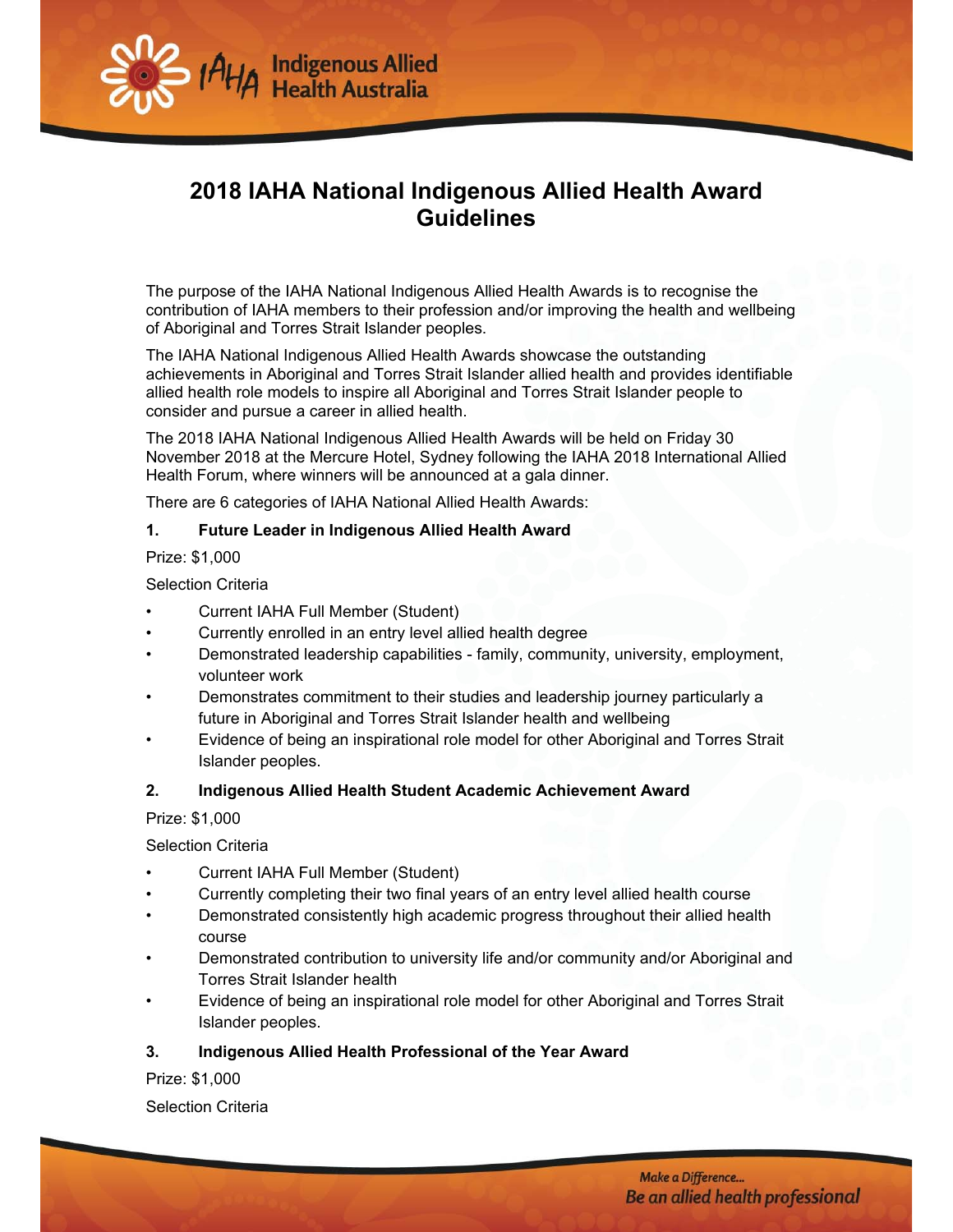- Current IAHA Full Member (Graduate)
- Has graduated from an entry level allied health degree and has worked in a relevant field for at least 5 years.
- Demonstrated commitment, dedication and contribution to improving the health and wellbeing of Aboriginal and Torres Strait Islander individuals, families /or communities within their profession
- Evidence of being an inspirational role model for other Aboriginal and Torres Strait Islander peoples.

#### **4. Allied Health Inspiration Award**

#### Prize: \$1,000

## Selection Criteria

- Current IAHA Full Member (Graduate or Student)
- Demonstrated ability to inspire others through their positive approach to their personal and professional allied health journeys – overcoming challenges and taking a strengths-based approach to success
- Demonstrated commitment to improving the health and wellbeing of Aboriginal and Torres Strait Islander peoples
- Evidence of being an inspirational role model for other Aboriginal and Torres Strait Islander peoples.

## **5. Commitment to Indigenous Health Award**

## Prize: \$1,000

## Selection Criteria

- Current IAHA Associate Member (Individual or Corporate)
- Demonstrated commitment and contribution to improving the health and wellbeing of Aboriginal and Torres Strait Islander peoples through allied health
- Demonstrated cultural responsiveness in the delivery of services/programs/initiatives to Aboriginal and Torres Strait Islander peoples
- Evidence of being an inspirational role model for other Aboriginal and Torres Strait Islander peoples.

#### **6. IAHA Life Time Achievement Award**

Awarded to an IAHA Member (Full or Associate) for long standing commitment in their profession and in improving the health and wellbeing of Aboriginal and Torres Strait Islander peoples.

Selection Criteria

- An Aboriginal and/or Torres Strait Islander person
- Has contributed significantly to Aboriginal and Torres Strait Islander Health and wellbeing over 10 years or more (policy, practice, service, academia etc)
- Extensive involvement with IAHA; Aboriginal land Torres Strait Islander peoples and/or communities (minimum 5 years)
- Demonstrates national, state or regional leadership in the Aboriginal and Torres Strait Islander health or allied health sectors.